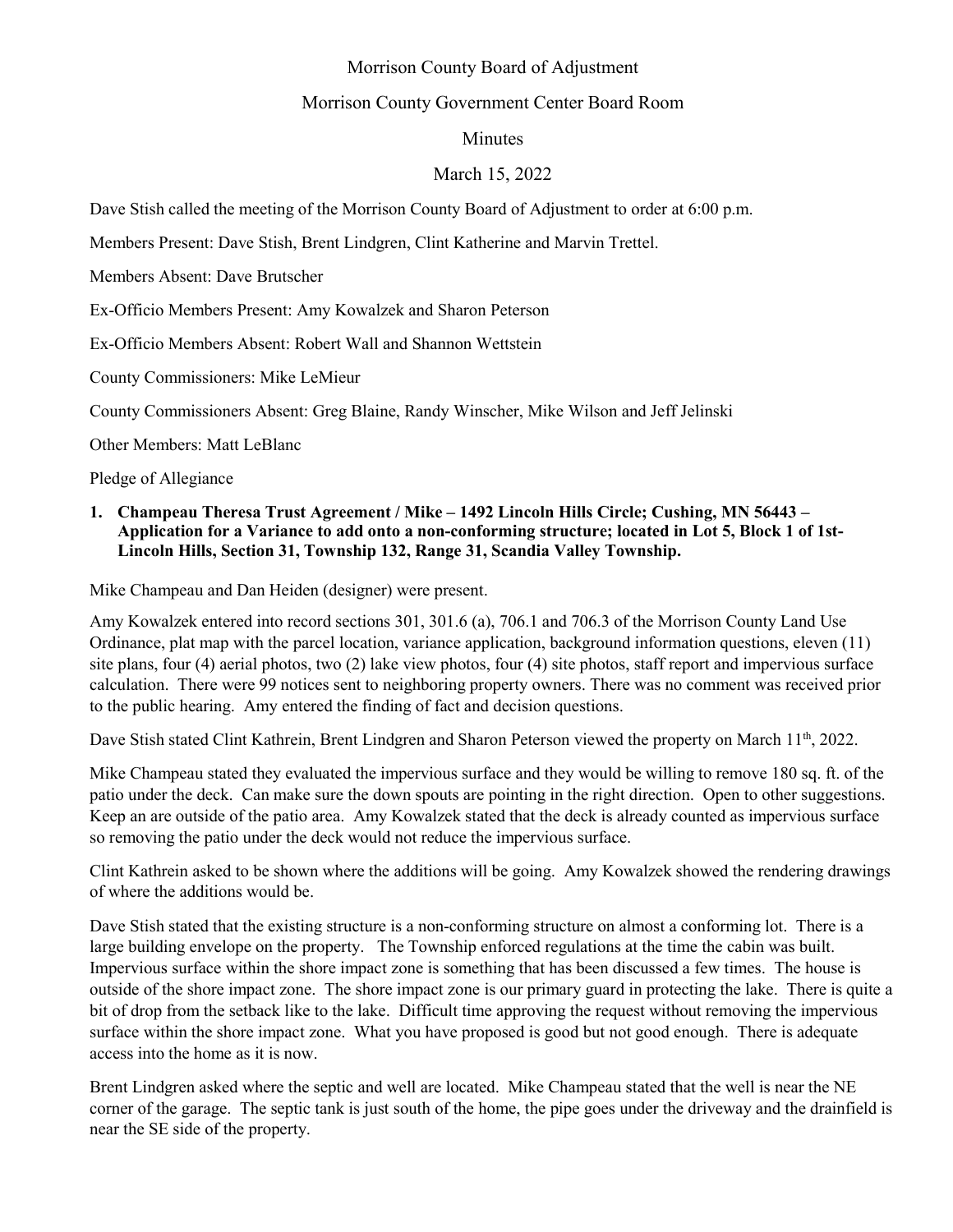Clint Kathrein stated it is 36 sq. ft. short of a conforming lot. Would we still need a variance if the lot was conforming? Amy Kowalzek stated that the variance is due to the home being non-conforming by the setback.

Marvin Trettel asked if they were aware that the home was non-conforming when it was purchased. Mike Champeau stated he did not. Could consider removing a portion of the deck. Mike stated how would this look if we were ever to sell. We would be willing to remove the timber area in exchange. Marvin asked if having the Shoreland Specialist would be something they would consider. Mike stated I do not know what I would be signing up for. Have made the effort to keep most of the additions over existing impervious surface. Removing the deck is not something we want to do, there is just too many great family memories made on the deck.

Dave Stish stated we are also here to uphold the ordinance and the comprehensive plan.

Marvin Trettel stated that if the bricks and rail road ties get removed this may end up causing an erosion issue.

Mike Champeau stated that he did not know that the deck was considered impervious surface. Dan Heiden stated that has been a discussion amongst contractors if this or is not impervious surface. Amy Kowalzek stated that this rule comes from the DNR shoreland rules.

Audience Comment: None

Mike Champeau stated he would be willing to remove a portion of the deck from the patio door to the end of the home.

The voting sheets were polled.

Possible conditions were discussed.

A motion was made by Marvin Trettel to deny the Variance request. The motion was seconded by Dave Stish. The vote was two in favor and Clint Kathrein and Brent Lindgren not in favor. Motion failed.

The voting sheets were polled.

A motion was made by Marvin Trettel to deny the Variance request. The motion was seconded by Dave Stish. The vote was two in favor and Clint Kathrein and Brent Lindgren not in favor. Motion failed.

Clint Kathrein stated that with the condition of the gutters the request should be approved. Dave Stish stated that if this is the case, we should approve all the request that agree to add gutters. Marvin Trettel stated that keeping the deck within the shore impact zone is one reason to deny the request.

The voting sheets were polled.

A motion was made by Marvin Trettel to deny the Variance request. The motion was seconded by Dave Stish. The vote was two in favor and Clint Kathrein and Brent Lindgren not in favor. Motion failed.

A motion was made by Clint Kathrein to continue this to the April 12, 2022 meeting. Amy Kowalzek stated that the applicant has heard the concerns that the Board of Adjustment have on this request. Mike Champeau agreed to continue the request to the April 12, 2022 meeting. The motion was seconded by Brent Lindgren. The vote was three in favor and Dave Stish opposed.

The public hearing was closed at 7:55 p.m.

A motion was made by Dave Stish to approve the February 15, 2022 minutes. The motion was seconded by Brent Lindgren. The vote was all in favor.

Correspondence - None

New business – None

Old business – None